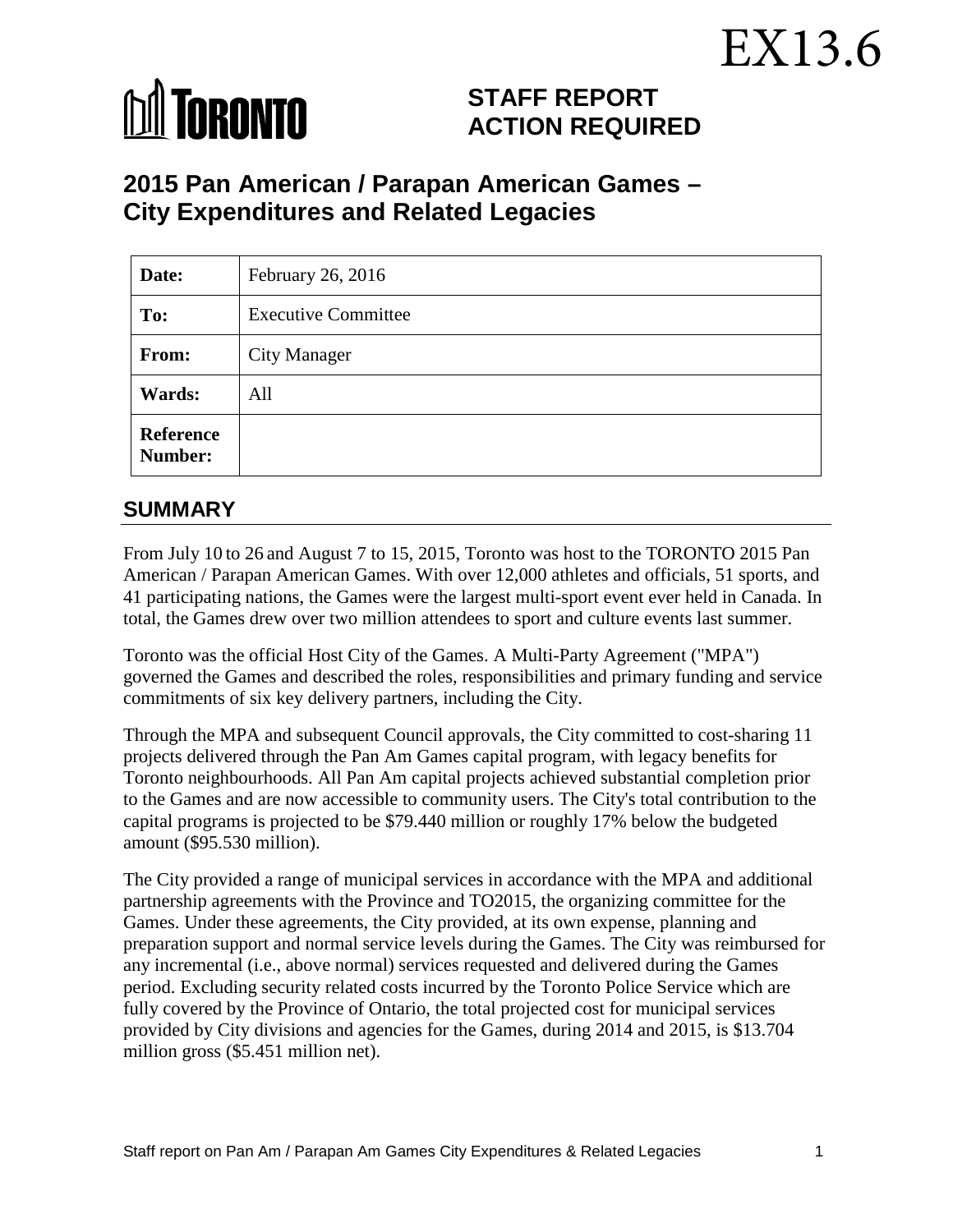In recognition of Toronto's unique and important Host City role, City Council also approved up to \$20 million in funding to support a *Host City Showcase Program* (HCSP) to advance the City goals in economic, social, cultural, and sport development through the Games. Elements of HCSP included the PANAMANIA festival at Nathan Phillips Square, a marketing and tourism program and various community-level initiatives. The total actual and projected City expenditure for HCSP is \$18.071 million. This investment leveraged just under \$9.5 million in partner contributions to various showcase initiatives.

This report provides summary information on City expenditures for the capital program, Games operations and the Host City Showcase Program. In order to inform Council consideration of future international hosting opportunities, this report also summarizes the key public legacies and outcomes associated with the City's investment in the Games.

# **RECOMMENDATIONS**

The City Manager recommends that:

1. The Executive Committee receive this report for information.

# **Financial Impact**

There is no financial impact arising from the adoption of this report.

# **DECISION HISTORY**

In December 2008, City Council endorsed Toronto's participation in the Bid to host the 2015 Pan /Parapan American Games (re: EX26.6 "Toronto 2015 Pan American / ParaPan American Games").

<http://app.toronto.ca/tmmis/viewAgendaItemHistory.do?item=2008.EX26.6>

In February 2009, Council authorized the City Manager to negotiate, approve and execute on the City's behalf a Multi-Party Agreement ("MPA") with the Federal and Provincial governments and other key Games partners. An initial City funding contribution in the amount of up to \$49.5 million for six capital projects/facilities to be used as training, competition or festival venues during the Games was also endorsed by Council at this time (re: EX29.10 "Toronto 2015 Pan American / ParaPan American Games Bid").

<http://app.toronto.ca/tmmis/viewAgendaItemHistory.do?item=2009.EX29.10>

In February 2011, City Council approved additional funding of up to \$47 million and three additional projects, for a total City investment of up to \$96.5 million for nine Pan Am / Parapan Am Games capital projects (re: EX2.5 "Toronto 2015 Pan Am/Parapan American Games Capital Facilities and Investments"). The total funding enveloped was subsequently reduced to \$95.5 million in February 2015. A tenth capital project was approved in July 2013 (re: EX33.14 "West Channel 2015 Pan Am/Parapan American Games Venue Proposal").

<http://app.toronto.ca/tmmis/viewAgendaItemHistory.do?item=2011.EX2.5>

<http://app.toronto.ca/tmmis/viewAgendaItemHistory.do?item=2013.EX33.14>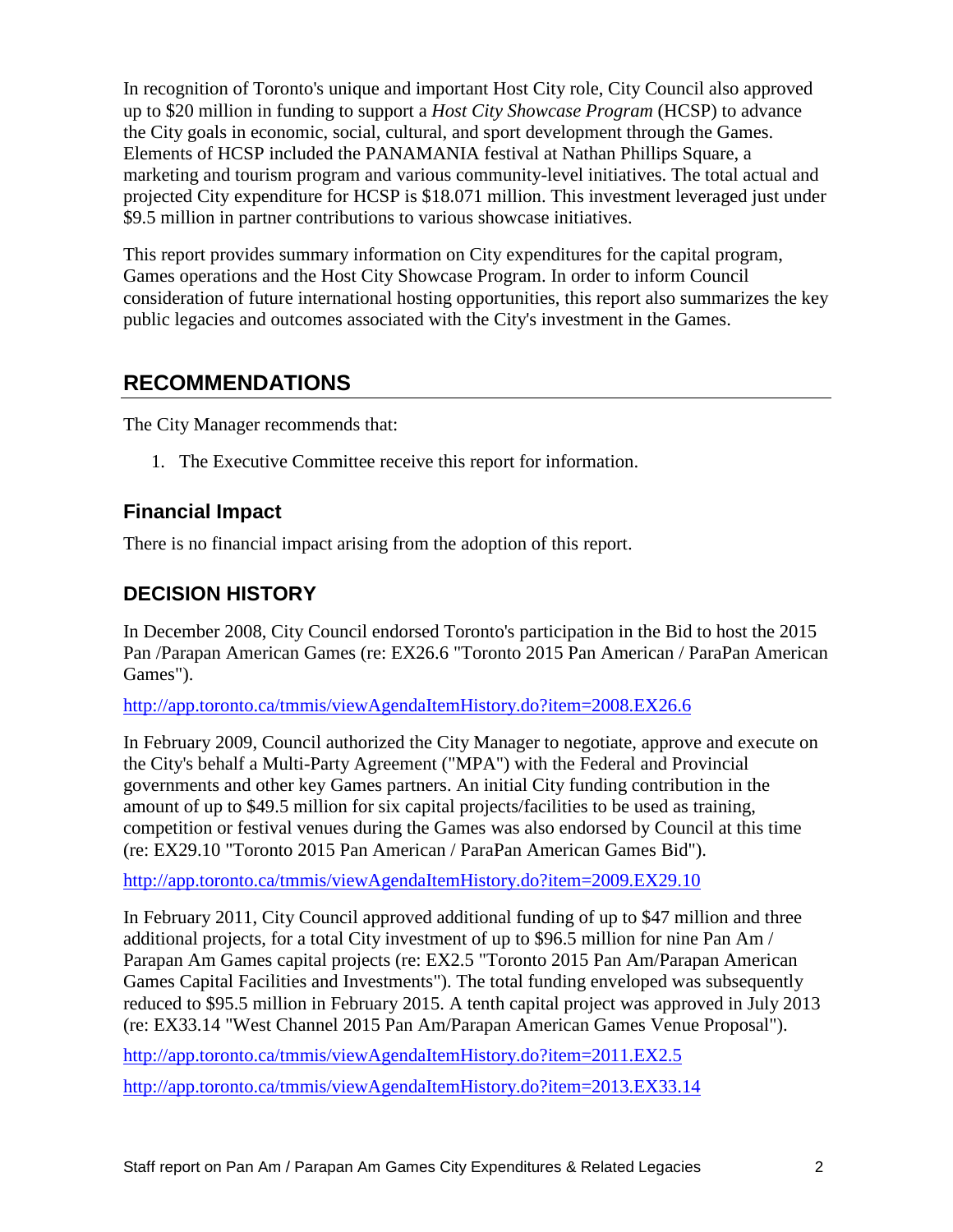In July 2013, City Council approved the creation of a new Major Special Events Reserve Fund and endorsed a Host City Showcase Program valued at up to \$20 million (re: EX33.13 "Toronto Pan/Parapan Am Games Host City Showcase Program and Major Special Event Reserve Fund").

<http://app.toronto.ca/tmmis/viewAgendaItemHistory.do?item=2013.EX33.13>

In December 2013, Council considered a report summarizing the financial implications of the Games for the City of Toronto, including a consolidated overview of Games related expenditures and funding included in the Staff Recommended 2014 Operating and Capital Budgets of various City divisions (re: EX37.1 "2014 Capital and Operating Budget", item 1ai "2015 Pan/Parapan American Games – Investment Overview and Financial Implications").

<http://app.toronto.ca/tmmis/viewAgendaItemHistory.do?item=2014.EX37.1>

In July 2014, Council considered an update on the Games related capital projects (re: EX43.14 "Pan/Parapan American Games Capital Projects Update"), as well as an update on the status of the Showcase Program, including the *Prince Edward Viaduct Illumination*  project, Host City banner campaign, and *Pan Am Community Projects* initiative, and the *Toronto Sports Hall of Fame* (re: EX43.15 "Update on the 2015 Pan American / Parapan American Games Host City Showcase Program").

<http://app.toronto.ca/tmmis/viewAgendaItemHistory.do?item=2014.EX43.14>

<http://app.toronto.ca/tmmis/viewAgendaItemHistory.do?item=2014.EX43.15>

In February 2015, Council considered a report with updates on the Capital and Showcase Programs as well as other Games related matters (EX2.3 "2015 Pan American / Parapan American Games - Capital and Showcase Program Updates") which authorized the reallocation of \$0.198 million of the City's share of savings in capital program to support a new project ("Bus Depot & Staging Area") and up to \$0.340 million from the Showcase Program towards new and enhanced initiatives.

<http://app.toronto.ca/tmmis/viewAgendaItemHistory.do?item=2015.EX2.3>

# **ISSUE BACKGROUND**

### **The Experience of the Games across Toronto**

For almost six weeks last summer the City of Toronto and 14 other municipalities in Southern Ontario were host to the TORONTO 2015 Pan American / Parapan American Games. The scale and duration of the Games, involving sport and cultural events spread across dozens of venues, were unprecedented for our city and region.

The symbolic start to the Games occurred on May 30 with the launch of the Pan Am Games Torch Relay across Canada. On July 4, the Pan Am torch arrived in Toronto and for five days was carried by local community torchbearers through all 44 wards.

The Parapan Am Torch Relay began on August 3 and was run as two concurrent races across Ontario, converging in downtown Toronto on August 5.

To support local engagement with the torch relays, the City and partners hosted six community celebrations at key points along the relay route in Toronto. Events were held in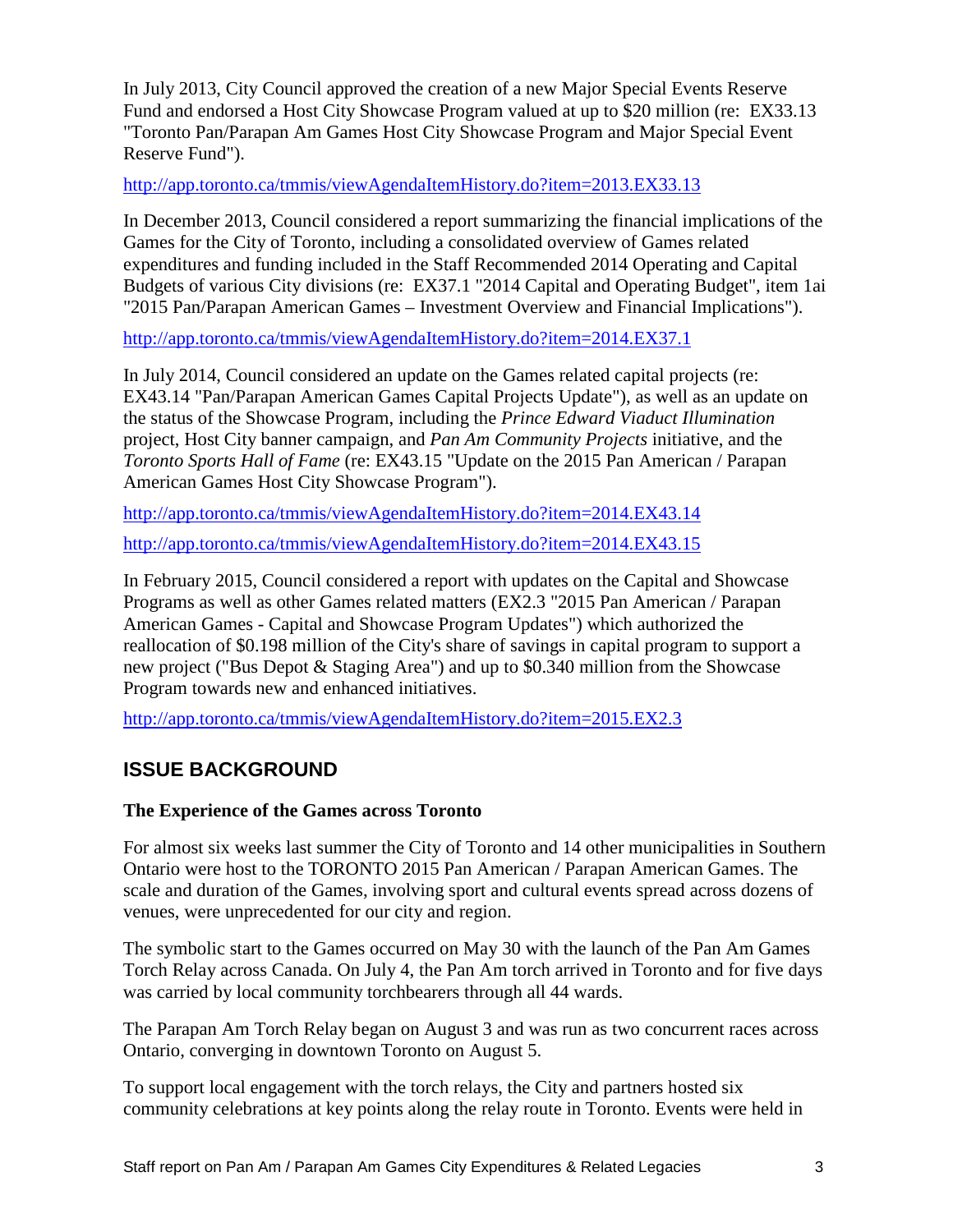Scarborough Town Centre, Rexdale, Mel Lastman Square, along the Prince Edward Viaduct for the lighting of the "Luminous Veil" and David Pecault Square. These events attracted an estimated 44,000 spectators.

Sport competitions for the Pan Am Games commenced after the Opening Ceremony on July 10 and ran until the Closing Ceremony on July 26. Both Pan Am ceremonies were held at the Rogers Centre (known during the Games as the Pan Am Dome). The Parapan Am Games commenced after the Opening Ceremony at York University Stadium on August 7, with a week's worth of events before the Closing Ceremony at Nathan Phillips Square on August 15.

In all, the Games involved competitions in 51 sports, hosted in 33 venues across the region. The City of Toronto hosted sporting events at 13 competition venues (in addition to 6 other training venues). Sport competitions took place (and Canadian medals were won) in every Community Council district in Toronto: from BMX Cycling and bowling in Etobicoke York to Athletics in North York to Aquatics in Scarborough to Wheelchair Basketball and Field Hockey in Toronto and East York district.

Pan Am-affiliated arts and cultural events were held in a range of locations, including the official PANAMANIA Festival at Nathan Phillips Square, the Distillery District and Exhibition Place; as well as the Ontario Celebration Zone at Harbourfront Centre, PrideHouseTO at The 519 Church Street Community Centre, the Aboriginal Pavilion at Fort York and Franco-Fête at Yonge-Dundas Square. Additionally, many community initiatives, supported through the City's *Host City Showcase Program*, extended the experience of the Games through activations and programs across Toronto.

In the final tally, the Games drew over 2 million attendees across the region. In Toronto, there were over 1.3 million attendees to Pan Am-related sport and arts and culture events, almost a quarter of whom were out-of-town visitors.

|                                                                                                                                     | Pan Am Games                     | <b>Parapan Am Games</b>         |  |  |
|-------------------------------------------------------------------------------------------------------------------------------------|----------------------------------|---------------------------------|--|--|
| Number of Athletes                                                                                                                  | 6,123                            | $1,607 + 99$ guides             |  |  |
| Number of Team Officials                                                                                                            | 3,396                            | 932                             |  |  |
| Number of Sports                                                                                                                    | 36                               | 15                              |  |  |
| <b>Nations Participating</b>                                                                                                        | 41                               | 28                              |  |  |
| Number of Medals Awarded                                                                                                            | 2,422                            | 1,276                           |  |  |
| Number of Volunteers                                                                                                                | 16,146                           | 6,688                           |  |  |
| <b>Accredited Media</b>                                                                                                             | 1,232                            | 324                             |  |  |
| Number of Bus trips (athlete, officials $\&$ media)                                                                                 | 57,013                           | 20,720                          |  |  |
| <b>CBC</b> viewers                                                                                                                  | 22 million<br>(63% of Canadians) | 9 million<br>(27% of Canadians) |  |  |
| Attendees at Free Cultural Celebrations                                                                                             |                                  | 1.5 million                     |  |  |
| Games Event Tickets Sold                                                                                                            | 1.1 million                      |                                 |  |  |
| Toronto Children and Youth Camp Participants<br>who attended Games events free of charge<br>(through City and TO2015 contributions) | 7,500                            |                                 |  |  |

**Table 1: TORONTO 2015 Pan Am / Parapan Am Games by the Numbers**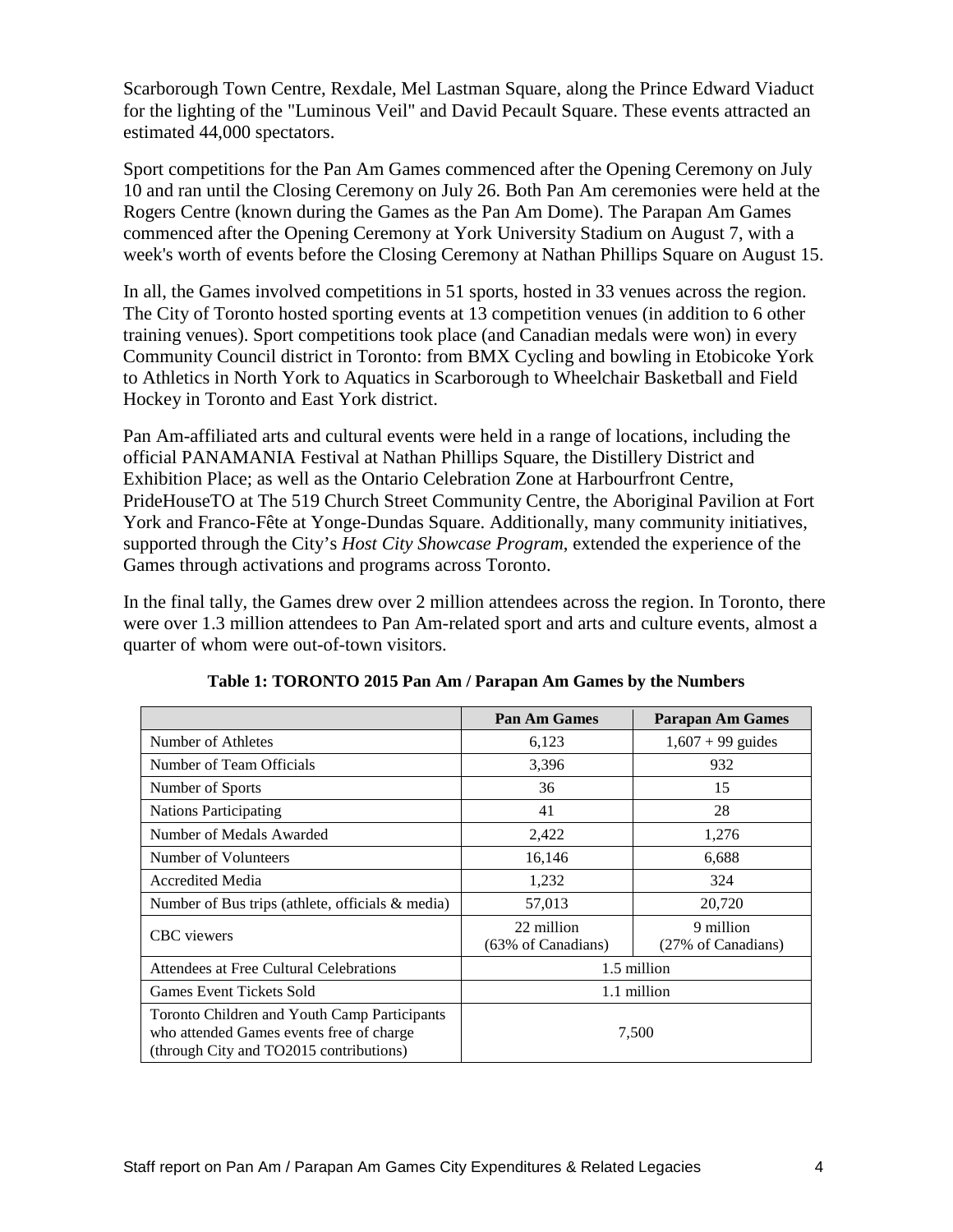## **The City of Toronto's role in delivering the Games**

The City of Toronto was one of six signatories to the Pan Am Games Multi-Party Agreement ("MPA") along with the Canadian Olympic and Paralympic Committees, the Provincial and Federal governments, and the Toronto Organizing Committee for the 2015 Pan American and Parapan American Games ("TO2015"). The MPA outlined the roles and responsibilities of the City and other Games partners with respect to the governance, funding and delivery of the Games.

TO2015, a not-for-profit organization established for the Games, had primary responsibility to plan, organize, promote, finance, and stage the TORONTO 2015 Games.

As per the MPA and corresponding Council approvals, Toronto was committed to supporting the hosting of the Games in two key ways:

- *Capital Program*: Funding a share (typically 44%) of the cost of 11 capital projects in Toronto, up to a maximum total City contribution of \$96.530 million.
- *Operations:* Providing, at the City's cost, normal levels of municipal services (e.g. emergency medical services, garbage and recycling collection, police, etc.) and allocating normal levels of staff resources in a way which best meets Games requirements. Where requested, additional services were to be provided subject to the approval of the two parties (the City and TO2015) and include terms for payment in compensation.

### **Host City Showcase Program**

While the MPA established clear roles and funding commitments for the capital program and operations, it did not directly address the (non-sport infrastructure) legacy, public celebration, cultural festival or promotion activities which are typically undertaken by host communities of major international multi-sport events. As a result, it was the responsibility of each Games partner and host jurisdiction to consider additional investment to enhance the Games experience for local residents or to advance other strategic priorities.

Acknowledging the importance of its role as the official Host City of the Games and the broader opportunity which they offered to advance Toronto's strategic goals related to sport, cultural, economic and social development, City Council endorsed an investment of approximately \$20 million in a Host City Showcase Program in July 2013 and confirmed funding for it through the adoption of the 2014 Operating and Capital Budgets. Through a report to Council in February 2015, Council approved the reallocation of funds, as a result of projected savings, to support four new and enhanced initiatives under the Showcase program.

# **COMMENTS**

#### **Expenditures & Legacies for the Pan Am / Parapan Am Games Capital Program**

The City's most significant financial contribution to the Games was a commitment of up to \$95.530 million in an eleven project Pan Am / Parapan Am Games *Capital Program.* These projects were cost-shared with Games Partners (primarily the Government of Canada), typically on a 56% (partner) / 44% (City) basis. The Capital Program leveraged close to \$250 million in partner funding commitments.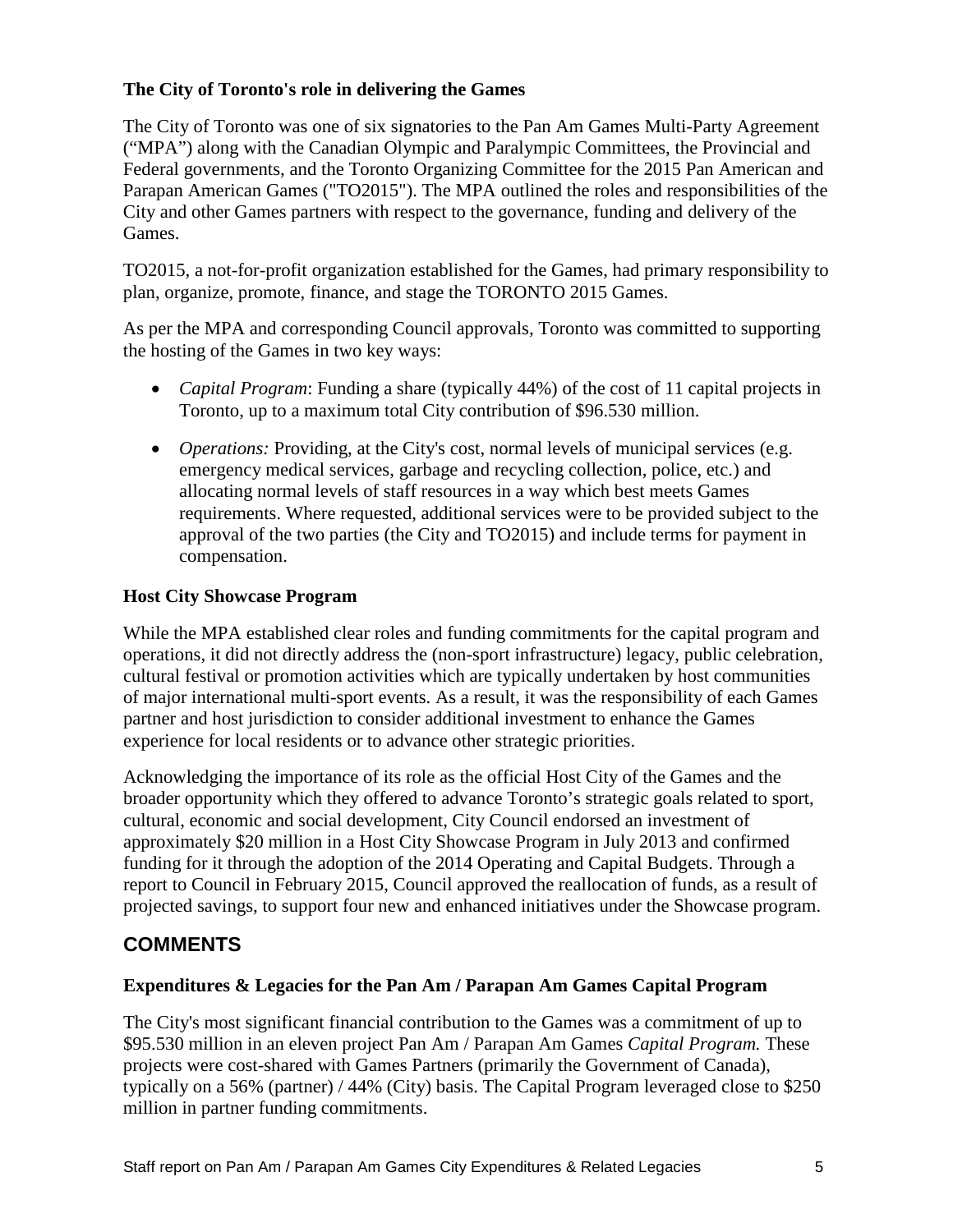The Capital Program included new construction and significant upgrades to Toronto's recreation infrastructure assets and areas of the public realm that served as venues and celebration sites during the Games.

All Pan Am Capital Program projects achieved substantial completion in advance of the Games and have since reopened for use by the general public. In some cases, minor deficiency work is ongoing to bring these projects to full closure. This work is included in the budgeted figures reported in the table and is not anticipated to significantly impact either the budget or the ongoing use of facilities.

An overview of the financial commitments and updated variances from approved budget for the City's Pan Am Games Capital Program is provided in Table 2. In the end, the City leveraged approximately \$202 million in partner investments through the capital program. The total projected cost to the City for the Pan Am Capital program is \$79.440 million – \$16.090 million or roughly 17% below the budgeted amount.

| <b>Project</b>                           | <b>Total</b><br>Approved<br><b>Budget</b>               | <b>Budgeted</b><br><b>City</b><br><b>Contribution</b><br>(typically 22%)<br>or $44%$ ) | Projected<br><b>Variance</b><br>from<br><b>Budget</b> | Projected<br><b>Variance to</b><br><b>City</b><br><b>Contribution</b> | <b>Status</b> |
|------------------------------------------|---------------------------------------------------------|----------------------------------------------------------------------------------------|-------------------------------------------------------|-----------------------------------------------------------------------|---------------|
| Toronto Pan Am Sport Centre<br>("TPASC") | \$248.930                                               | \$54.770                                                                               | $-$ \$42.138                                          | $-$ \$8.816 $*$ <sup>1</sup>                                          | Complete      |
| <b>TPASC Site Remediation</b>            | \$52,000                                                | \$23.000                                                                               | $-$ \$21.914                                          | $-$9.607$                                                             | Complete      |
| Etobicoke Olympium Retrofit              | \$20.000                                                | \$8.800                                                                                |                                                       |                                                                       | Complete      |
| <b>Centennial Track Resurfacing</b>      | \$1.660                                                 | \$0.730                                                                                | $\overline{\phantom{a}}$                              |                                                                       | Complete      |
| <b>Birchmount Track Resurfacing</b>      | \$1.040                                                 | \$0.456                                                                                |                                                       |                                                                       | Complete      |
| Toronto Track & Field Centre             | \$3.630                                                 | \$1.596                                                                                |                                                       |                                                                       | Complete      |
| <b>BMX</b> Track Project                 | \$1.550                                                 | \$0.678                                                                                | \$2.849                                               | $$1.509$ *1                                                           | Complete      |
| West Channel Project                     | Not included / budgeted in<br>original capital program. |                                                                                        | \$4.874                                               | $$2.148$ *1                                                           | Complete      |
| <b>Nathan Phillips Square</b>            | \$4.146                                                 | \$1.825                                                                                |                                                       |                                                                       | Complete      |
| Road Resurfacing (Cycling)               | \$8.537                                                 | $$3.197^{*2}$                                                                          | $-$ \$4.545                                           | $-\$1.465$                                                            | Complete      |
| Program management (1 FTE)               | \$0.460                                                 | \$0.460                                                                                | $-$ \$0.049                                           | $-$0.049$                                                             | N/A           |
| Bus Depot & Staging Area                 |                                                         | Not included / budgeted in<br>original capital program.                                | \$0.450                                               | $$0.190$ *3                                                           | Complete      |
| <b>TOTAL</b>                             | \$341.960                                               | \$95.530                                                                               | $-$ \$60.473                                          | $-$16.090$                                                            |               |

#### **Table 2: Capital Program projects (in millions)**

\*1: In July 2013 (re: EX33.14) & July 2014 (EX43.14), Council amended the Capital Budget for Pan Am Games by redirecting \$3.68M savings from the TPASC as following: 1) \$2.42M to create the West Channel project (representing the City's 44% share of the total \$5.5M for the project); and, 2) \$1.26M to increase the total project cost for the BMX Track project (representing the City's 44% share of the total \$2.863M increase to the project).

\*2: In February 2015 (re: EX2.3), Council revised the budget for the Road Resurfacing project from \$4.197M to \$3.197M

\*3: In February 2015 (re: EX2.3), Council amended the Capital Budget for Pan Am Games by redirecting \$0.198M savings from the Road Resurfacing project to the Bus Depot & Staging Area (representing the City's 44% share of the total \$0.45M for the project).

The largest project undertaken as a part of the Games was the construction and site remediation for the Toronto Pan Am Sports Centre (TPASC), which served as the venue for aquatic events during the Games. TPASC is a world-class athletic facility that has doubled the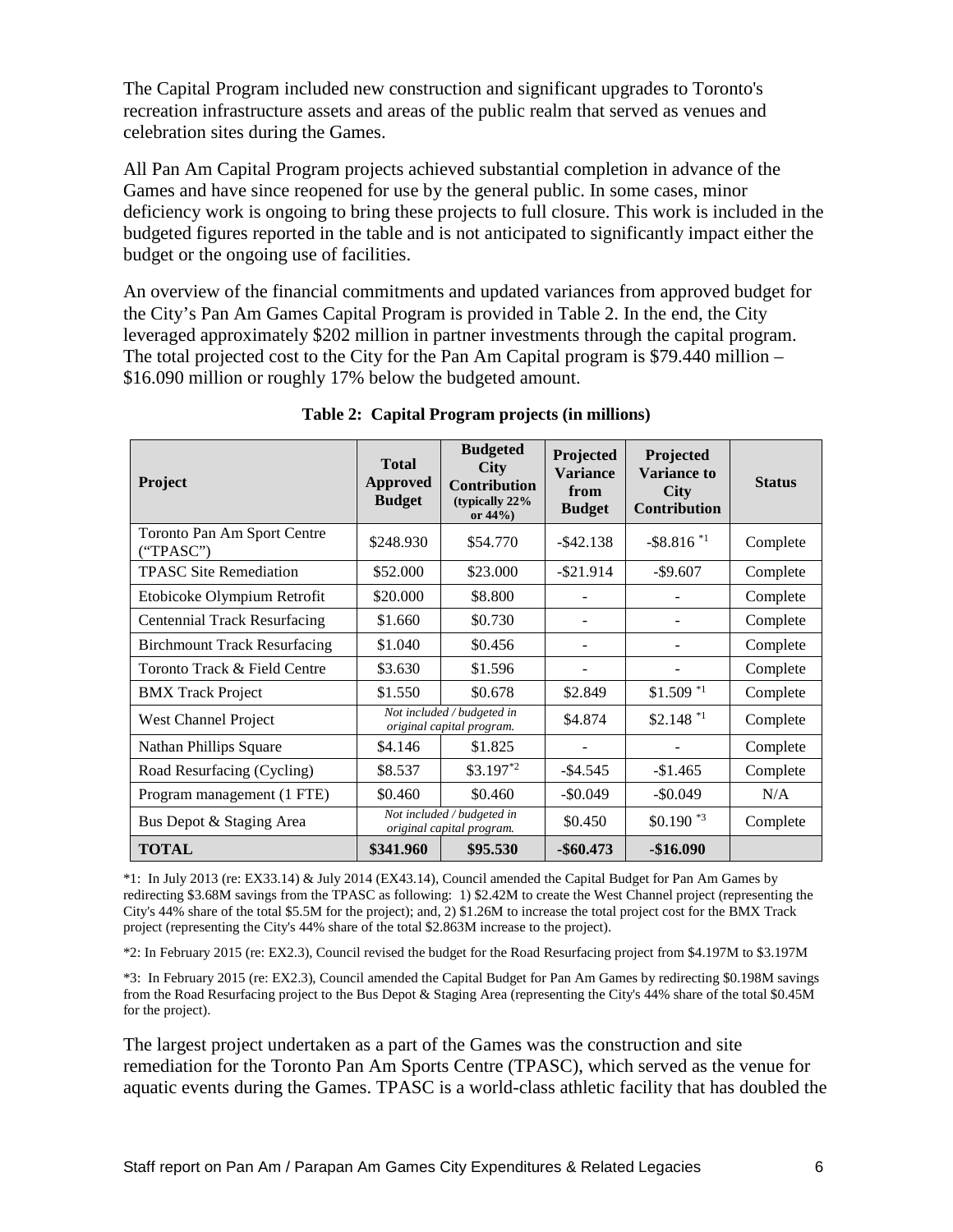number of Olympic-sized pools in Toronto (from two to four) and serves as the home and training venue for multiple national-level competitive sports organizations.

TPASC is managed through an independent corporation, set up and governed through a partnership between the University of Toronto and the City of Toronto. This novel partnership will ensure that the facility provides a meaningful legacy for the University of Toronto Scarborough community, surrounding neighbourhoods and residents across the region. The facility was opened for public use in September 2014.

The remaining capital projects represent modest investments on the part of the City and games partners towards community infrastructure used for competition, culture or training venues during the Games, including:

- Three City of Toronto track facilities which served as training venues and were upgraded with new state-of-the-art track surface for the Games.
- The Ontario Place West Channel, which was retrofitted to serve as a premier flat water venue for the Games and future events.
- Substantial road work undertaken to expedite necessary repairs along road race routes to meet technical specifications for international competition.
- The BMX Track at Centennial Park, Toronto's first competition-quality bike motocross facility.
- Retrofits and improvements to the Etobicoke Olympium pool, serving as a training site during the Games.
- Contributions to the completion of the Nathan Phillips Square revitalization project which served as the main cultural site during the Games.

Additional cost-shared funding was provided through the Capital Program for a Project Manager to oversee implementation of the program. In February 2015, Council approved the reallocation of \$0.198 million in savings from the Road Resurfacing project to service a land parcel adjacent to the Athletes' Village, owned by the Toronto Port Lands Company, in order to support critical Games operations activity (Bus Depot & Staging Area).

### **Expenditures & Legacies for Games Operations**

In the years leading up the Games, City staff worked with various Games partners to identify, plan and establish terms for critical municipal services to support Games operations. These services were provided by Fire Services; Toronto Paramedic Services; Transportation Services; Parks, Forestry and Recreation, Toronto Public Health; Solid Waste; Municipal Licensing & Standards; Toronto Parking Authority and the Toronto Transit Commission (TTC). In addition, the City Manager's Office, through the Pan Am / Parapan Am Games Unit, provided operational support and oversight in the lead up to and during the Games.

As a part of the MPA, the City was committed to covering the cost of planning and preparation for municipal services in the lead up to the Games. As summarized in Table 3, the total approved expenditures for planning and preparation for 2014 and 2015, when the majority of divisions and agencies began dedicated activity, was \$3.868 million (gross/net).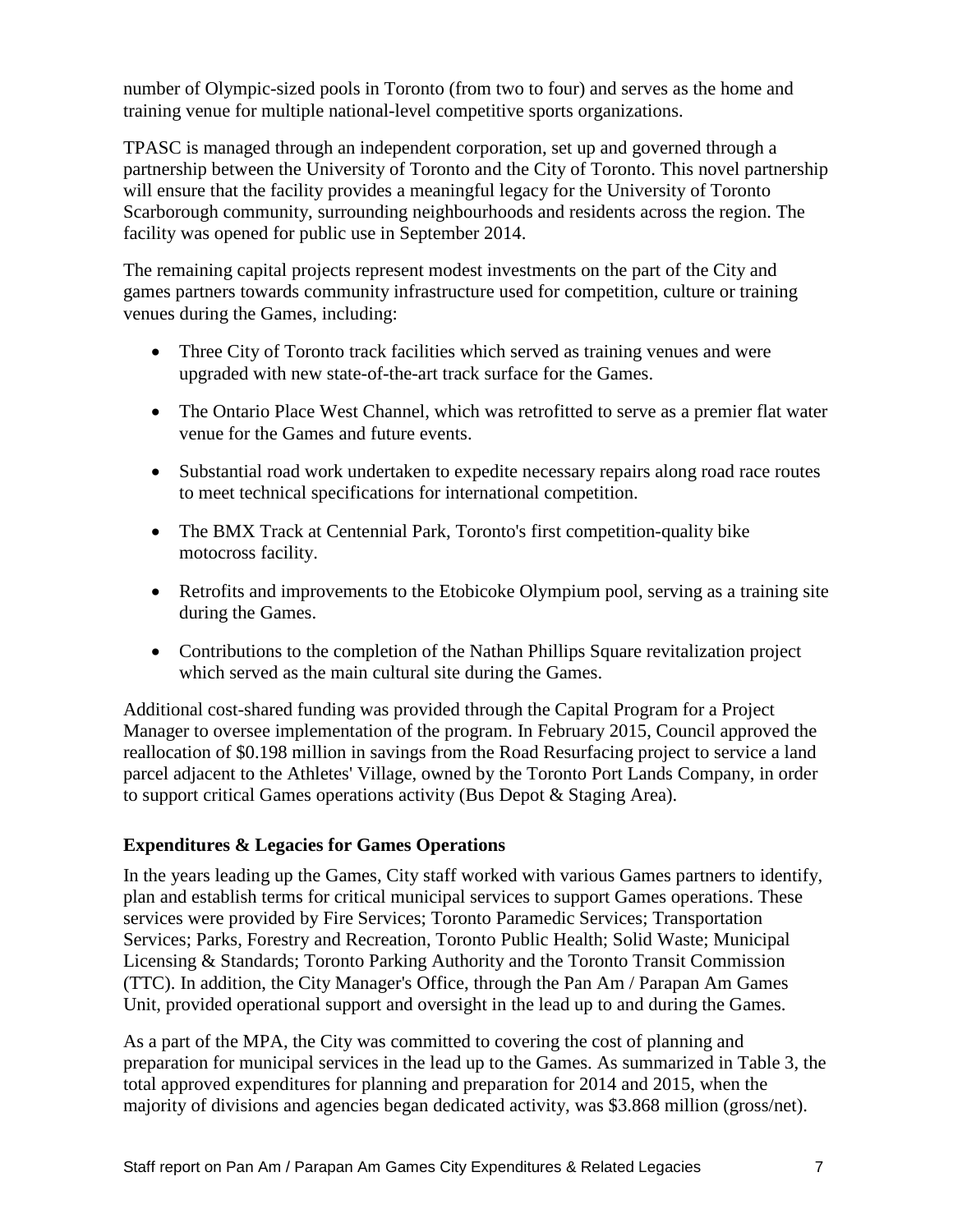Additionally, between 2011 and 2013, the City Manager's Office and Parks, Forestry and Recreation provided support and oversight for the capital program and early planning activity.

| <b>Division / Agency</b>                                               | 2014 Approved | 2015 Approved | <b>Total Approved</b> |
|------------------------------------------------------------------------|---------------|---------------|-----------------------|
| City Manager's Office (Corporate Pan<br>Am Unit / Coordinating Office) | \$0.400       | \$0.474       | \$0.874               |
| <b>Fire Services</b>                                                   | \$0.188       | \$0.404       | \$0.592               |
| Paramedic Services                                                     |               | \$0.410       | \$0.410               |
| Parks, Forestry & Recreation                                           | \$0.272       | \$0.372       | \$0.644               |
| <b>Toronto Public Health</b>                                           | \$0.259       | \$0.126       | \$0.384               |
| <b>Transportation Services</b>                                         | \$0.532       | \$0.342       | \$0.874               |
| <b>TTC</b>                                                             |               | \$0.091       | \$0.091               |
| <b>Total</b>                                                           | \$1.650       | \$2.218       | \$3.868               |

**Table 3: Approved expenditures for Games operations planning & preparation, 2014 and 2015 (in millions)** 

During the "Games Time" period from late June to late August, 2015 the City provided incremental municipal service levels in accordance with various service agreements established with the Province and TO2015. The majority of these municipal services were eligible for cost recovery. In certain circumstances City Council approved additional service enhancements (e.g., related to enhanced public realm cleaning and maintenance; a share of complimentary transit for Games volunteers) through the 2015 Budget process.

Since the conclusion of the Games, City staff have worked with the Province to establish final terms for reimbursement of these services. This process is expected to be concluded this spring. The information provided in this report reflects the most reliable and up-to-date financial data, given the current status of reconciliation efforts.

In total, excluding security costs, \$9.836 million gross (\$1.583 million net) in incremental municipal services were provided during Games Time. Expenditures for these services, by division and agency, are provided in Table 4 and described in further detail below.

| <b>Division / Agency</b>        | <b>Partner</b><br>Contribution | <b>City Approved</b> | <b>Total</b> |  |
|---------------------------------|--------------------------------|----------------------|--------------|--|
| <b>Fire Services</b>            | \$1.242                        |                      | \$1.242      |  |
| Paramedic Services              | \$1.310                        |                      | \$1.310      |  |
| Parks, Forestry & Recreation    | \$0.189                        | \$0.340              | \$0.529      |  |
| <b>Toronto Public Health</b>    | \$0.145                        |                      | \$0.145      |  |
| <b>Transportation Services</b>  | \$2.001                        | \$0.311              | \$2.312      |  |
| Municipal Licensing & Standards | \$0.012                        |                      | \$0.012      |  |
| Solid Waste                     |                                | \$0.100              | \$0.100      |  |
| <b>TTC</b>                      | $$3.354$ <sup>*1</sup>         | \$0.832              | \$4.185      |  |
| <b>Total</b>                    | \$8.253                        | \$1.583              | \$9.836      |  |

| Table 4: Approved expenditures for Games Time incremental services, 2015, excluding Games |
|-------------------------------------------------------------------------------------------|
| security (in millions)                                                                    |

\*1: This amount is the estimated total cost of TTC incremental services for reimbursement under the terms of agreement with the Ministry of Transportation. This amount is subject to change pending the completion of post-Games reconciliation between the parties. The net expense to the City is not subject to change.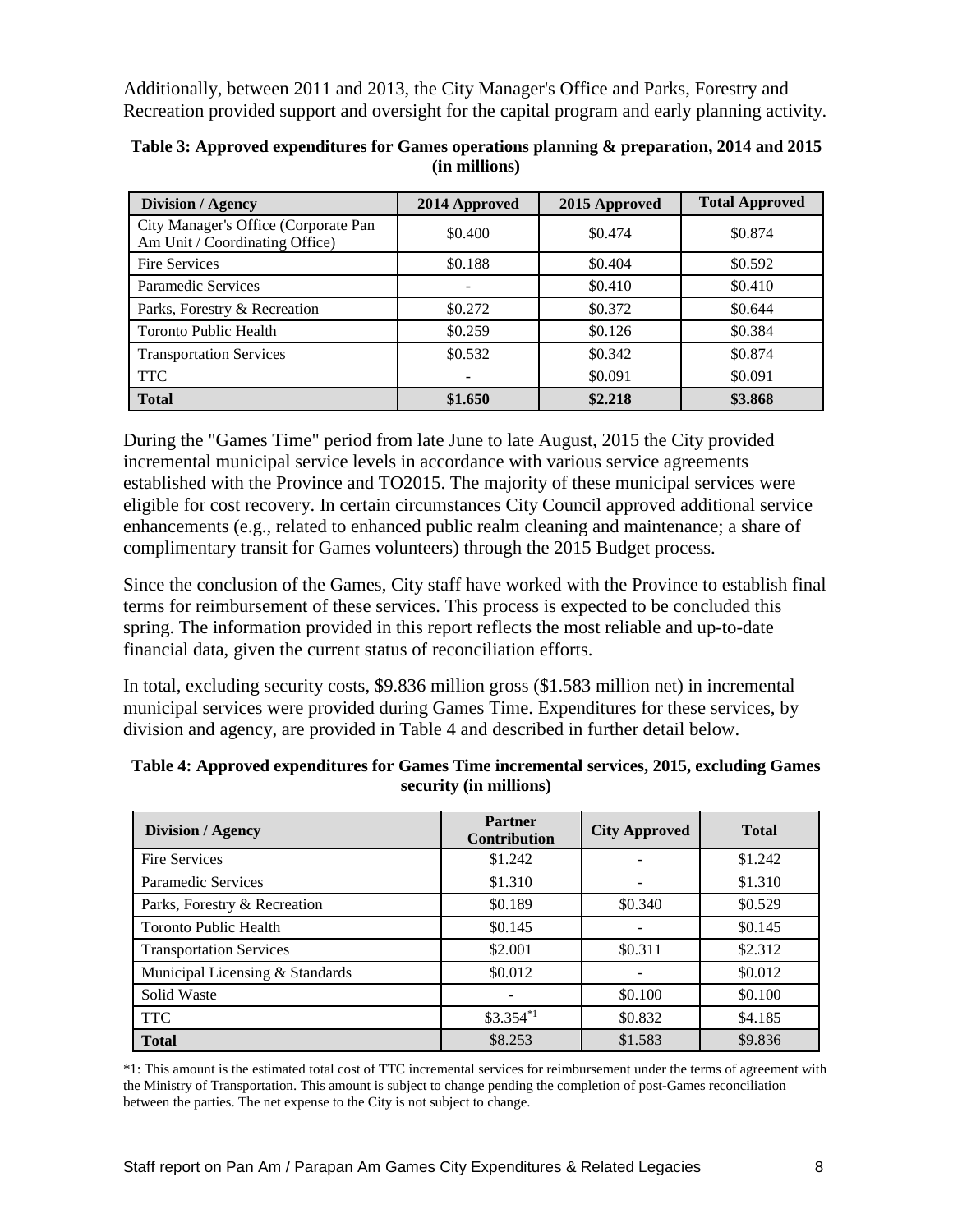During the Games, Fire Services provided \$1.242 million worth of incremental coverage in accordance with a Fire Protection Agreement executed with TO2015. The City was fully reimbursed for these costs. Fire protection for the Games included dedicated planning teams; just-in-time inspections; and deployment of fire prevention officers, apparatus, and support personnel to various venues.

Paramedic Services provided \$1.310 million in additional ambulance services to Games venues to ensure necessary coverage for athletes and attendees without compromising normal city-wide service levels. These ambulance services were also fully funded through agreement with TO2015.

Parks, Forestry and Recreation division provided enhanced park and tree maintenance service for key Games routes and venues. These services were cost-shared by the City and the Province, with the City funding \$0.340 million and the Province funding \$0.189 million.

Toronto Public Health worked with a range of partners to ensure effective public health protocol, inspections and response activity during the Games. TPH staff were deployed at the Pan Am Athletes' Village and various other venues at a total cost of \$0.145 million funded by the Province.

The City of Toronto was among 30 partners across the region responsible for delivering the Games Transportation Plan. Transportation Services division took the lead from the City's perspective with ongoing support and engagement from other divisions and agencies including Toronto Parking Authority, Environment and Energy, Municipal Licensing and Standards, City Manager's Office and TTC.

The cost of transportation-related services undertaken by Transportation Services for the Games Route Network and Games venues was \$2.312 million, with \$2.001 million funded through agreement with the Province and \$0.311 million approved by Council. These services included traffic/wayfinding signage, enhanced street cleaning and repair along road event routes, additional cycle parking at venues, temporary use of TPA parking facilities, and various traffic measures to support implementation of the Games Route Network (e.g., HOV lane markings, signal timing modifications, temporary signage).

In addition, Municipal Licensing and Standards provided Games information material to 15,000 licensed taxi owners and operators (\$0.012 million gross; \$0 net) and Solid Waste Management provided enhanced support to street clean-up at a net cost to the City of \$0.100 million.

TTC budgeted and delivered approximately \$4.185 million in enhanced services for the Games, including early subway service on Sundays, additional coverage along key routes, volunteer shuttle service, enhanced cleaning and marketing and wayfinding signage. These service enhancements were a key element of the transportation plan for the Games. Due in part to these investments, the TTC achieved its highest customer satisfaction scores during the Games period.

The City's total net contribution to service enhancements delivered by the TTC was \$0.832 million. TTC staff are currently confirming final terms for reimbursement of services covered by agreement with the Ministry of Transportation, budgeted at \$3.354 million.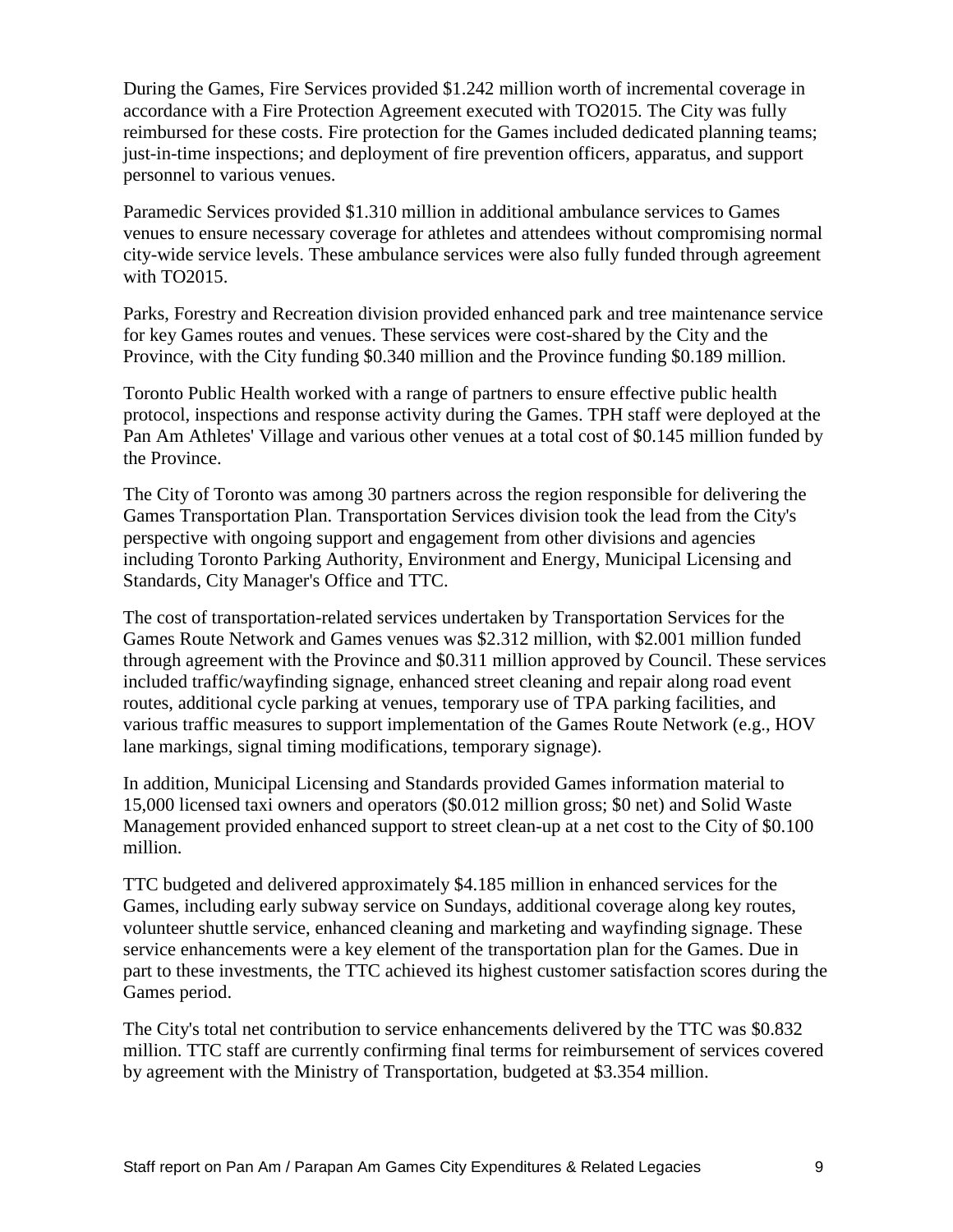All Games-related security costs incurred by the Toronto Police Service (TPS) were reimbursed through agreements with TO2015 and the Province. TPS was reimbursed for \$2.2 million in planning and preparation costs incurred between 2011 and 2014, through agreements with TO2015. \$43.0 million in costs incurred during the operations and demobilization phases during 2014 and 2015, were funded through an agreement with Ministry of Community Safety and Correctional Services. Security costs were below levels projected in advance of the Games. A summary of this funding is provided in Table 5.

| Table 5: Partner funding for Games security delivered by the Toronto Police Service (in |
|-----------------------------------------------------------------------------------------|
| millions)                                                                               |

| Division / Agency             | Planning $(2011 -$<br>2014) | <b>Operations &amp;</b><br><b>Demobilization</b><br>$(2014 - 2015)$ | <b>Total</b> |  |
|-------------------------------|-----------------------------|---------------------------------------------------------------------|--------------|--|
| <b>Toronto Police Service</b> | \$2.2                       | \$43.0                                                              | \$45.2       |  |

The most important legacy of Games operations was the City's role in successfully delivering the Games without major disruption, cost overruns or operational challenges. Although much of their work occurred in the background of Games events, City staff were integral to delivering a safe and memorable Games experience.

Moreover, city divisions and agencies demonstrated capacity to respond to heightened demand for municipal services during the Games, through effective planning and operational measures, without significant disruption to normal service levels elsewhere in Toronto.

Planning and operations involved dozens of divisions and agencies, as well as representatives from other Games partners, working in an extraordinary collaborative effort. The information sharing, organizational learning and service innovation (e.g., in regional traffic monitoring) will be carried forward and form the basis for future major event hosting support and, in some cases, improvements to day-to-day operations.

### **Expenditures & Outcomes of the Host City Showcase Program**

The Host City Showcase Program ("HCSP") enhanced the public value of the Games experience and contributed to their legacy across Toronto. In part, this is reflected by the importance of the culture program, with significant funding through the HCSP, in driving overall attendance for the Games. Approximately 1.5 million attendees participated in a cultural event during the Games.

When Council approved the HCSP in 2013, it articulated a number of objectives for the program. Namely, that the program would (i) enhance the Games-related benefits for Toronto residents (and ensure distribution across the City); (ii) strengthen community awareness and engagement with the Games; (iii) ensure that the City demonstrated service excellence and hosting capacity during the Games; and (iv) leverage external funding and partnerships.

The following sections provides a summary of the elements HCSP delivered for the Games: the PANAMANIA Live Festival at Nathan Phillips Square; the Host City Welcome and Engagement Program and the more than 30 individual initiatives, approved by Council and delivered by City divisions and agencies for the Games.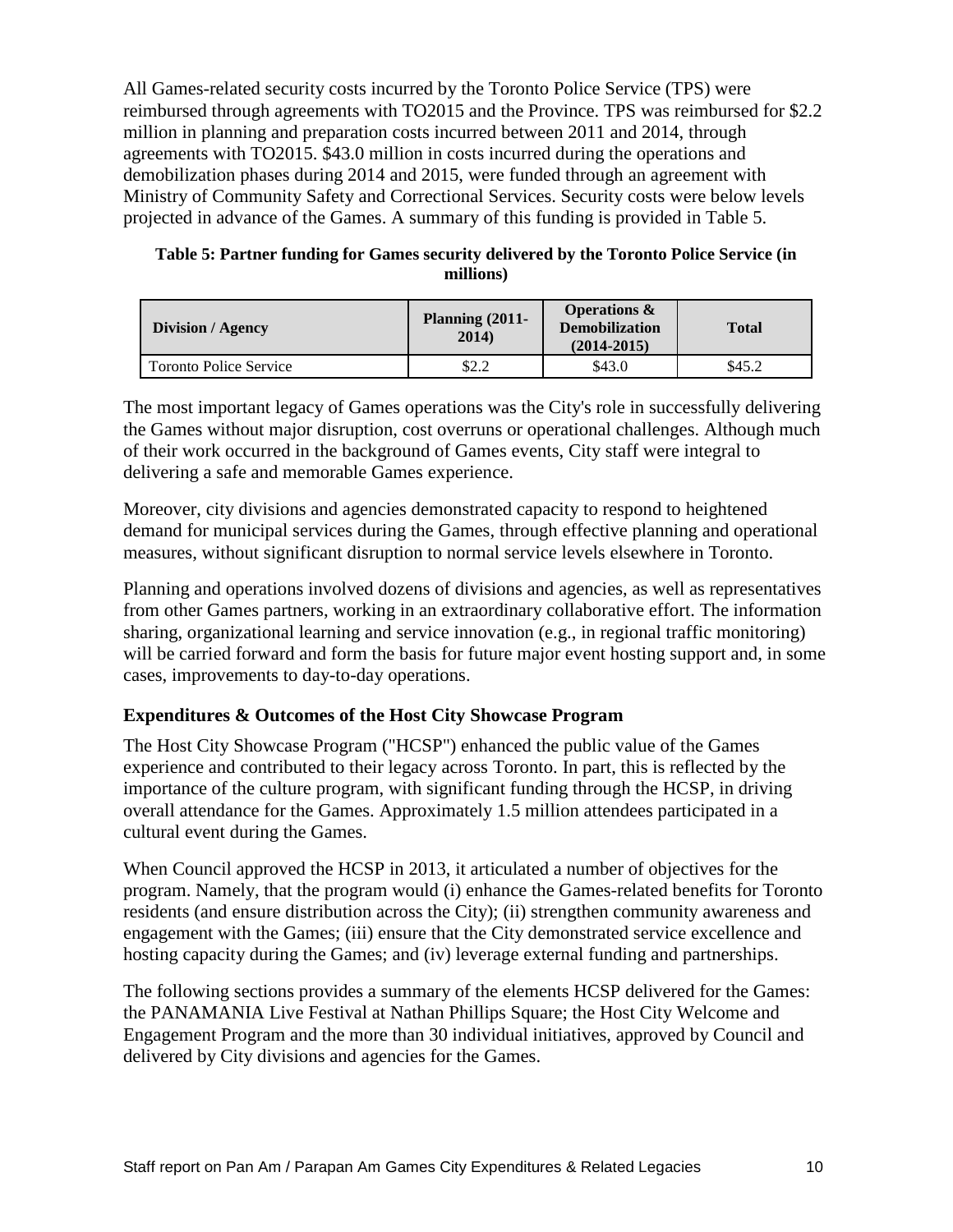Table 6 at the end of this section provides a summary of projected final expenditures for all HSCP initiatives. Total expenditures (including projections for approved spending in 2016 and 2017 for legacy initiatives) are \$18.071 million against a total approved budget of \$19.098 million in dedicated City contributions to the HCSP. Primary funding for the HCSP was provided through the Major Special Events Reserve Fund (MSERF), and was supplemented by additional funding sources from individual divisions and external partners. The City's investment in the HCSP leveraged approximately \$9.5 million in total partner contributions.

#### *PANAMANIA Live - a public celebration & cultural festival in Nathan Phillips Square*

Over a three week period during the Games, the City, in partnership with TO2015, produced a multidisciplinary cultural festival, PANAMANIA Live, to showcase local and international talent and provide a core venue for spectators to engage with the Games experience, free of charge. The festival was hosted at City Hall and Nathan Phillips Square from July 10 to 26 and from August 7 to 15.

Programming for PANAMANIA Live included bands from across the Americas, dozens of contemporary arts and culture activations, daily "victory celebrations" highlighting medal winners and nightly fireworks, and a viewing site for ceremonies and sport events. In total, approximately 350,000 attended PANAMANIA Live, making Nathan Phillips Square the most popular cultural event site for the Games.

The City's total contribution to PANAMANIA live was just under the \$2.500 million approved by Council in 2013. In addition, matching funding of \$2.500 million was provided by TO2015, \$2.000 million from the Province of Ontario and \$1.400 million from the Government of Canada for a total project expenditure of just under \$8.400 million.

#### *The Host City Welcome and Engagement Program*

The Host City Welcome and Engagement Program was established to support Games related marketing and communication activities and enhanced visitor and business services.

A variety of initiatives were undertaken as a part of the marketing and communications component of program: the "TORONTO" sign located at Nathan Phillips Square; the most comprehensive banner program ever implemented in Toronto (including 4,000 street banners, six bridge banners and a Union Station installation); Toronto Island ferry "Games wrap"; and the installations of "Pachi" sculptures and other marketing collateral at eight transit shelters across the city.

In anticipation of an increase in the number of visitor trips to Toronto during the Games, the City's Tourism Services unit implemented various initiatives to enhance and accelerate training and ambassadorship.

The "We've Been Expecting You" hospitality program [\(www.wbeytoronto.ca\)](http://www.wbeytoronto.ca/), was developed to support online and in-person workforce training to enhance tourism service in Toronto. Prior to and during the Games the training program was provided to 4,000 front line staff and tens of thousands of Games volunteers deployed in Toronto.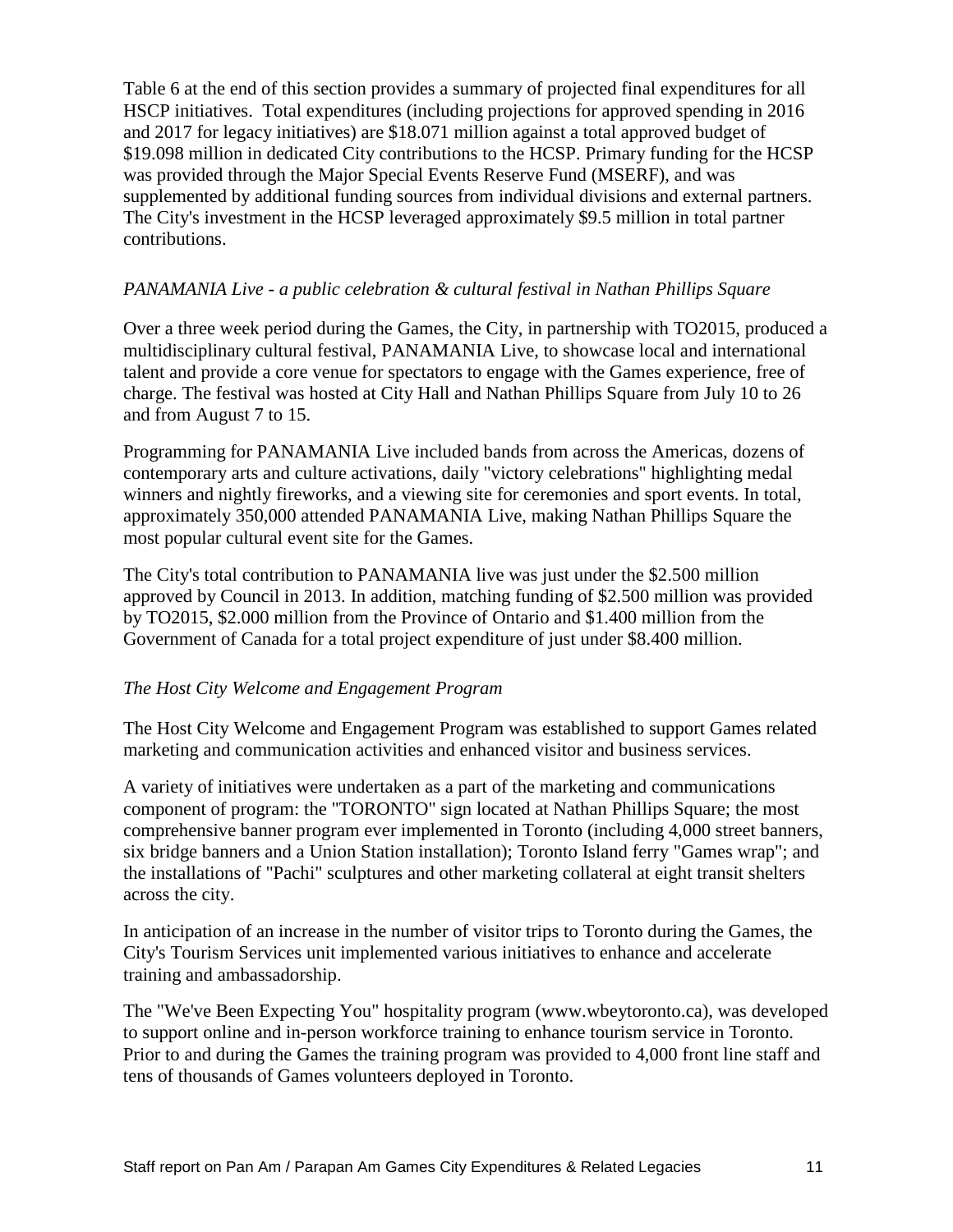The "INFOTOGO" mobile visitor services program – involving mobile information kiosks staffed by trained "ambassadors" – was expanded during the Games, with an estimated fivefold increase in visitor outreach. The "INFOTOGO" program leveraged \$167,389 in external funding.

#### *Other Showcase Program Initiatives*

Over 30 innovative projects, proposed and launched by 12 different divisions and agencies, served to leverage the profile and experience of the Games in communities across Toronto. These projects were budgeted for and delivered by each program area (in some cases, in partnership) with corporate oversight and financial monitoring provided by the Pan Am / Parapan Am Games Unit and Financial Planning.

These initiatives were selected to advance City Council endorsed objectives related to (i) economic development and tourism, (ii) sport development and healthy living, and (iii) resident engagement and cultural celebration.

A summary of each project, including updated financial information and lead division/agency, is provided in Table 6. Project highlights included the following:

- As a part of the *Enhanced Protocol Services and Dignitary Hosting Program*, "Toronto House" (Host City Pavilion) provided a unique area for dignitaries, special guests, civic leaders, local community groups, government officials and athletes during the Games. With interactive art displays and tours of City Hall, Toronto House became a destination for officials, visitors and residents.
- *TO360 Wayfinding Strategy* pilot project in the Central Business District and beyond, involving the permanent installation of informational signs, maps and posters in 38 locations across downtown. The project leveraged \$200,000 in partner funding.
- The *Toronto Global Forum and Speakers Series* expanded as Toronto's premier international business and economic forum, with almost 50% growth in attendance during the two years of enhanced HCSP funding.
- Toronto's economic ties with Latin America were strengthened through a *Friendship City Agreement* signed with Rio de Janeiro in 2015 and the *Latin American Export Development* Program led in partnership with the Toronto Regional Board of Trade and the Ontario Chamber of Commerce.
- Almost 1,900 residents received free nationally-recognized coach certification training through *Let's Get Coaching* (with 500 more to come as a result of partner funding).
- *Ready Set Play!* was piloted as a new children physical literacy program at City recreation centres; *Game On Toronto!* funded 16 community sport development projects; and the *Youth Sport Incubator* (delivered in partnership with the Remix Project) graduated 30 young adults from a 9-month sport business training program.
- 80 kilometres of new and existing trail were connected as the *Pan Am Path*, from Etobicoke to Scarborough, and hosted the "Art Relay" with 14 culture events held during the Games. The Path leveraged \$2.32 million in partner funding.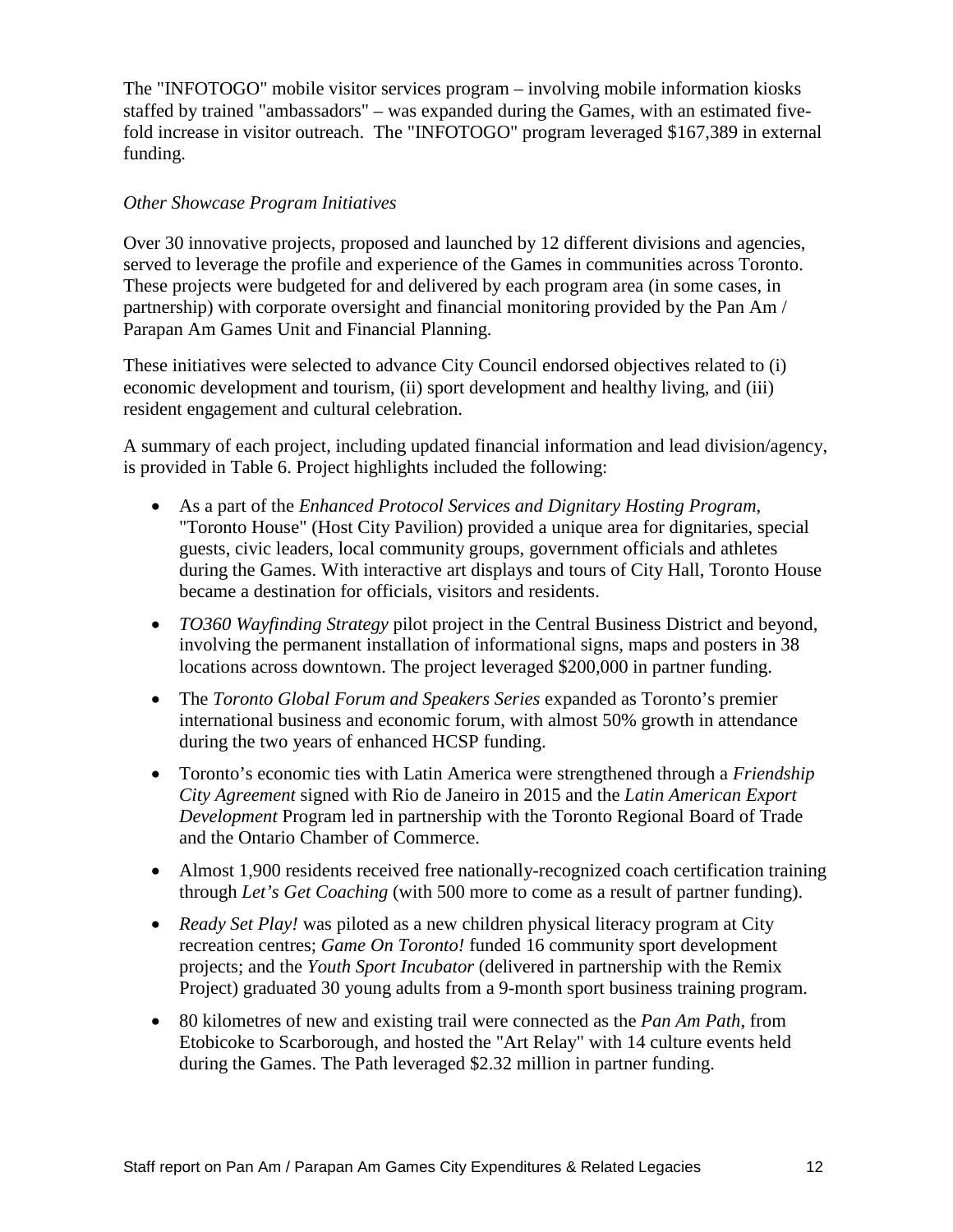- *PrideHouseTO* served a comprehensive, partner-based engagement strategy to support the 2015 Games in being the most LGBTQ-inclusive multi-sport event in history. The PrideHouseTO venue at The 519 Community Centre in downtown Toronto, welcomed over 31,000 during the Games to experience live performances, a cultural summit, art installations, and street festival on Church Street and leveraged \$0.782 in additional partner funding.
- The original design concept for the *Luminous Veil* along the Prince Edward Viaduct was completed over a decade after it was first installed. Using an intricate system of LED lights and sensors, the Veil is now an iconic piece of public art which augments and softens its primary function as a safety barrier.
- Six *Torch Relay Community Celebrations* provided live entertainment and neighbourhood activity at key nodes along the relay routes. The community celebrations allowed many Torontonians to participate in the Games closer to home. \$40,000 in partner funding was received for this project.
- *Pan Am Spectator Jam* activated Jane Sheppard, Thorncliffe, York Woods and Malvern library branches as Games viewing and live entertainment sites with youth friendly activities, sports demonstrations and vendor markets.
- *Community Viewing Sites* were set up in 6 tower neighbourhoods St. James Town, Scarborough Village, Don Mills & Sheppard, Bathurst & Finch, Rexdale and Mt. Dennis.
- *Pan Am Poetry Slam* served to launch a now ongoing youth-oriented spoken-word poetry competition, involving over 375 workshops and a conference event attended by 175 young people, as well as a high-profile competition event.
- An anti-smoking campaign, *Tobacco Free Games,* was implemented at all Games venues in Toronto.
- A new community *Splash Pad*, featuring Games-related public art, was installed adjacent to a key Games site at Exhibition Place.
- The *Toronto Sport Hall of Honour*, unveiled last month at the Toronto Pan Am Sport Centre, will celebrate local sport excellence through a Wall of Honour display and annual induction and recognition events.
- The *Salsa on St. Clair* festival, the City's premier Latin American street festival, was expanded during the Games and attracted an estimated 250,000 attendees with an economic impact of close to \$10 million.
- The *Host City Permit Fee Relief Policy* provided support to 23 non-profit organizations who delivered 36 community events hosted as a part of the Games.
- 137 permanent showcase planter pots were placed at venues, landmarks and major routes through the *Horticultural Services & Landscaping Enhancements* project.
- The *Maple Leaf Forever Bracelets* project provided 1,700 youth, in City of Toronto March Break Recreation Camps across the city, the opportunity to make and send friendship bracelets for members of Team Canada.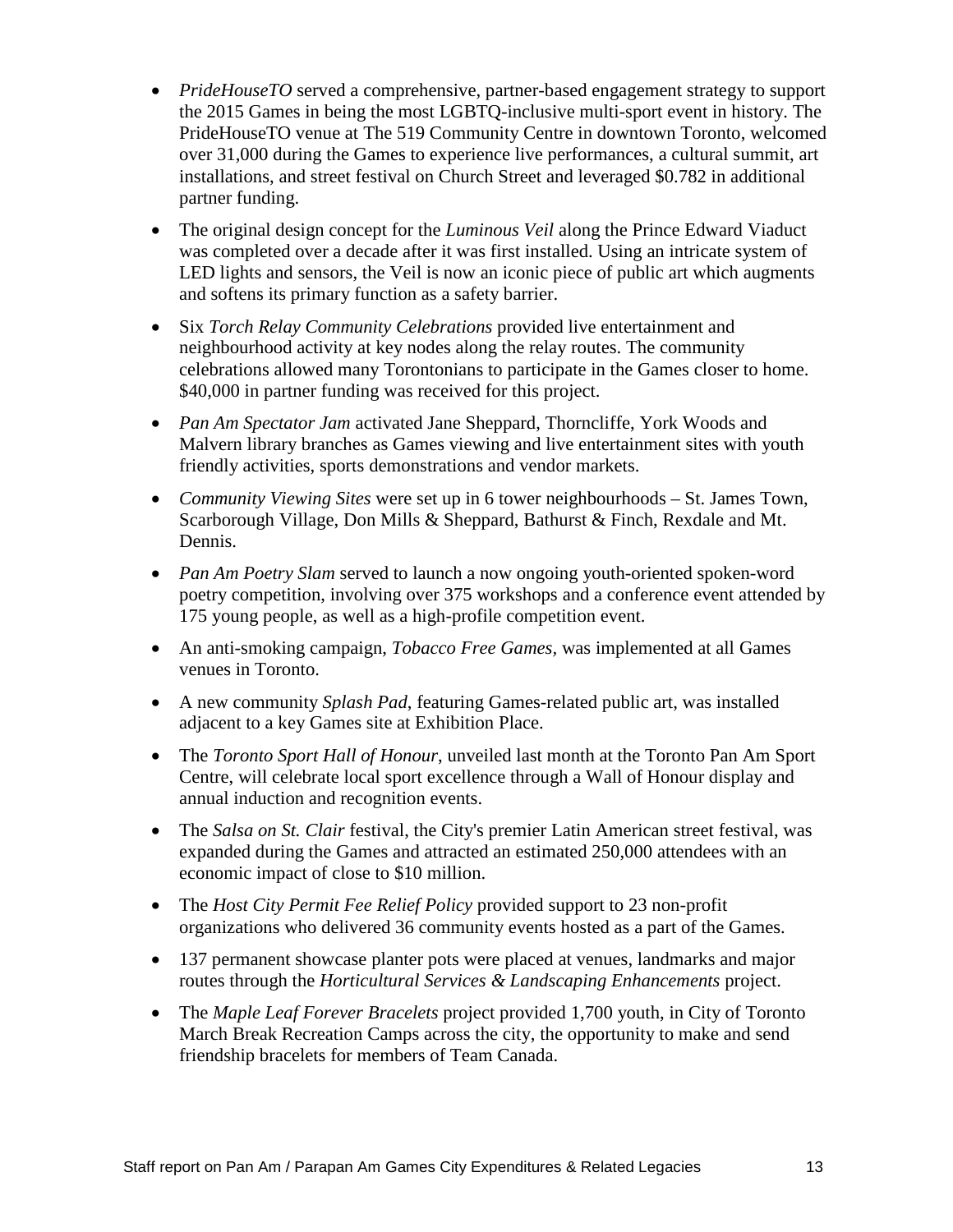|  |  |  |  |  |  | Table 6: Host City Showcase Program Budget (in millions) |  |
|--|--|--|--|--|--|----------------------------------------------------------|--|
|--|--|--|--|--|--|----------------------------------------------------------|--|

|                                                                                     | <b>Lead City</b>            | <b>Total</b>                      | <b>Total Actual</b>             | <b>Cash Flow</b>         |                       |                       |                   |                   |  |
|-------------------------------------------------------------------------------------|-----------------------------|-----------------------------------|---------------------------------|--------------------------|-----------------------|-----------------------|-------------------|-------------------|--|
| <b>Host City Showcase Program Element</b>                                           | Division /<br><b>Agency</b> | <b>Approved</b><br><b>Funding</b> | & Projected<br><b>Cash Flow</b> | 2013<br><b>Actual</b>    | 2014<br><b>Actual</b> | 2015<br><b>Actual</b> | 2016<br>Projected | 2017<br>Projected |  |
| <b>Public Celebration and Cultural Festival in</b><br><b>Nathan Phillips Square</b> | <b>EDC</b>                  | $$2.500^{*1}$                     | \$2.484                         |                          | \$0.070               | \$2.414               |                   |                   |  |
| <b>Host City Welcome and Engagement Program</b>                                     | <b>EDC/Strat Comm</b>       | \$2.700                           | \$2.368                         | $\overline{a}$           | \$0.354               | \$2.014               |                   |                   |  |
| <b>Showcase Program Initiatives</b>                                                 |                             |                                   |                                 |                          |                       |                       |                   |                   |  |
| <b>Bike Share Toronto Expansion</b>                                                 | <b>TPA</b>                  | \$0.667                           | \$0.667                         | $\sim$                   | $\sim$                |                       | \$0.667           |                   |  |
| Discovery Walks Program                                                             | <b>PFR</b>                  | \$0.200                           | \$0.200                         | $\overline{a}$           |                       | \$0.088               | \$0.112           |                   |  |
| Enhanced Protocol Svs. & Dignitary Hosting Program                                  | EDC / Protocol              | \$0.997                           | \$0.662                         | $\overline{a}$           | \$0.100               | \$0.562               |                   |                   |  |
| Event Hosting Strategy & Test Event Support                                         | $\rm{EDC}$                  | \$0.286                           | \$0.230                         | L.                       | \$0.044               | \$0.186               | L.                |                   |  |
| Exhibition Place (Pan Am Park) Splash Pad                                           | <b>Exhibition Place</b>     | \$0.500                           | \$0.500                         |                          | \$0.092               | \$0.408               |                   |                   |  |
| <b>Export Development to Latin America</b>                                          | <b>EDC</b>                  | \$0.195                           | \$0.195                         |                          | \$0.005               | \$0.033               | \$0.131           | \$0.026           |  |
| Horticultural Services & Landscaping Enhancements                                   | <b>PFR</b>                  | \$0.514                           | \$0.309                         | ÷.                       |                       | \$0.309               |                   |                   |  |
| Let's Get Coaching                                                                  | <b>PFR</b>                  | \$0.255                           | \$0.221                         | L.                       | \$0.038               | \$0.183               |                   |                   |  |
| Outdoor Viewing Sites in Tower Neighbourhoods                                       | <b>SDFA</b>                 | \$0.060                           | \$0.059                         | ÷,                       |                       | \$0.059               |                   |                   |  |
| Pan Am Community Projects Fund                                                      | <b>SDFA</b>                 | \$1.760                           | \$1.760                         |                          |                       | \$1.318               | \$0.442           |                   |  |
| Pan Am Path                                                                         | <b>PFR</b>                  | \$1.900                           | \$1.900                         | \$0.050                  | \$0.531               | \$0.481               | \$0.838           |                   |  |
| Pan Am Poetry Slam                                                                  | <b>TPL</b>                  | \$0.178                           | \$0.178                         | $\overline{a}$           | \$0.100               | \$0.078               | $\overline{a}$    |                   |  |
| Pan Am Spectator Jam                                                                | <b>TPL</b>                  | \$0.158                           | \$0.158                         | ÷,                       | $\overline{a}$        | \$0.158               | $\overline{a}$    |                   |  |
| Pan Am/Parapan Am Sport Development Fund -<br>"Game on Toronto!"                    | PFR / SDFA                  | \$0.610                           | \$0.605                         | $\overline{\phantom{a}}$ | \$0.009               | \$0.596               |                   |                   |  |
| ParaSport First Contact Program -<br>"Play On! PARASPORT"                           | <b>PFR</b>                  | \$0.085                           | \$0.034                         | $\blacksquare$           | \$0.022               | \$0.012               | L,                |                   |  |
| People Powered Music Festival                                                       | EDC                         | \$0.125                           | $\blacksquare$                  | $\sim$                   | $\overline{a}$        | $\sim$                | $\overline{a}$    |                   |  |
| PrideHouseTO                                                                        | The 519                     | \$0.291                           | \$0.291                         | ÷.                       | \$0.147               | \$0.144               | $\overline{a}$    |                   |  |

Staff report on Pan Am / Parapan Am Games Capital Program & Community Initiatives 14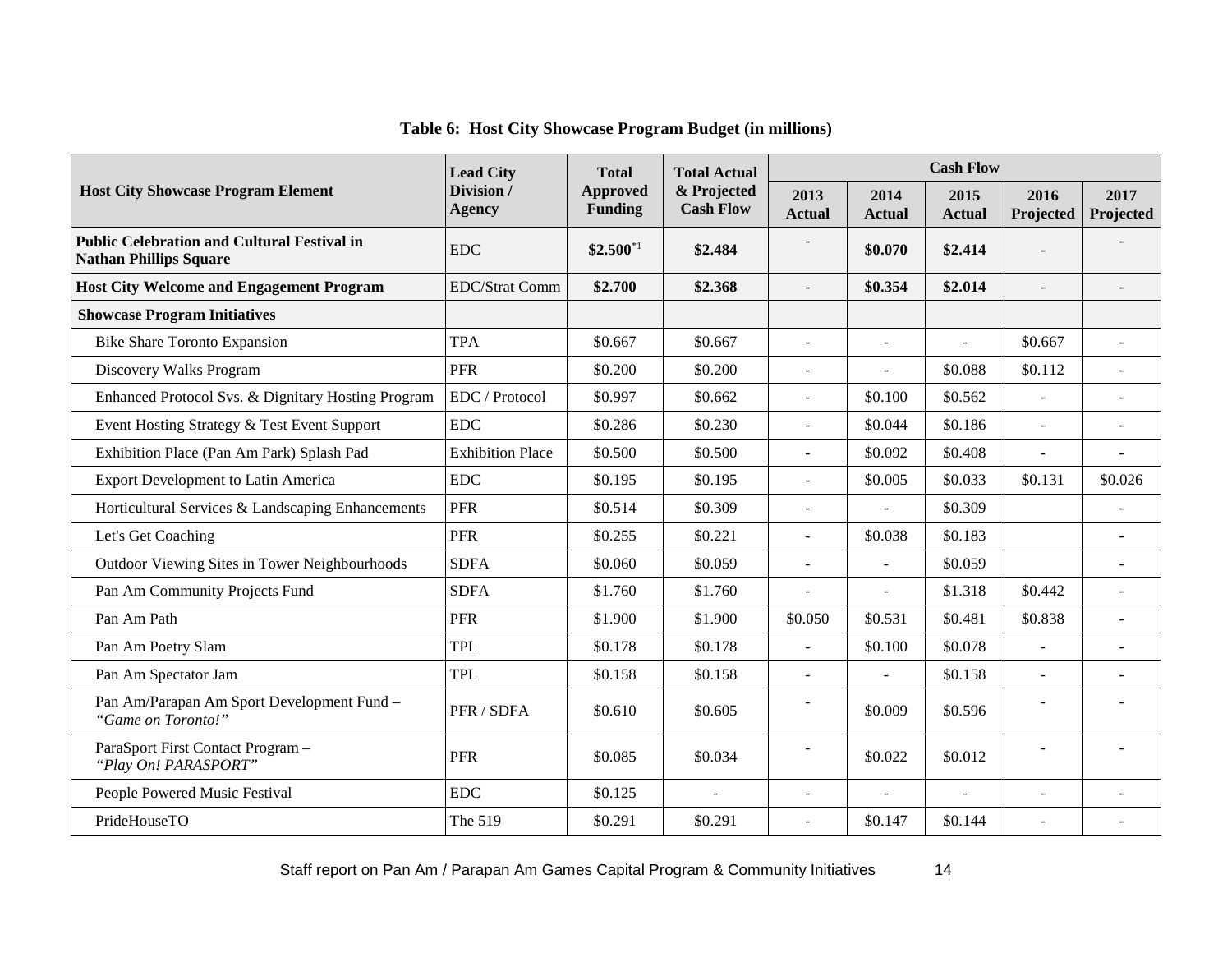|                                                              | <b>Lead City</b><br>Division /<br>Agency | <b>Total</b><br><b>Approved</b><br><b>Funding</b> | <b>Total Actual</b><br>& Projected<br><b>Cash Flow</b> | <b>Cash Flow</b>         |                       |                       |                          |                   |
|--------------------------------------------------------------|------------------------------------------|---------------------------------------------------|--------------------------------------------------------|--------------------------|-----------------------|-----------------------|--------------------------|-------------------|
| <b>Host City Showcase Program Element</b>                    |                                          |                                                   |                                                        | 2013<br><b>Actual</b>    | 2014<br><b>Actual</b> | 2015<br><b>Actual</b> | 2016<br>Projected        | 2017<br>Projected |
| Prince Edward Viaduct Illumination                           | <b>EDC</b>                               | $$1.800^{*2}$                                     | \$1.697                                                | $\overline{\phantom{a}}$ | \$0.484               | \$1.213               |                          |                   |
| Rio De Janeiro Friendship City                               | <b>EDC</b>                               | \$0.138                                           | \$0.138                                                | $\overline{\phantom{a}}$ | \$0.001               | \$0.002               | \$0.067                  | \$0.068           |
| Salsa on St. Clair Expansion                                 | <b>EDC</b>                               | \$0.500                                           | \$0.500                                                | ÷                        | \$0.300               | \$0.200               | $\sim$                   |                   |
| Speakers Series at the Toronto Global Forum                  | <b>EDC</b>                               | \$0.700                                           | \$0.700                                                | $\overline{\phantom{a}}$ | \$0.250               | \$0.255               | \$0.195                  | ÷                 |
| Sport Literacy Development Program                           | <b>PFR</b>                               | \$0.205                                           | \$0.205                                                | $\sim$                   | \$0.057               | \$0.148               | $\sim$                   | ٠                 |
| <b>Tobacco Free Games</b>                                    | <b>TPH</b>                               | \$0.086                                           | \$0.052                                                | $\blacksquare$           | \$0.009               | \$0.043               | $\overline{\phantom{a}}$ | -                 |
| <b>Torch Relay Community Celebrations</b>                    | <b>TOP</b>                               | \$0.400                                           | \$0.400                                                | $\overline{\phantom{0}}$ |                       | \$0.400               |                          | ٠                 |
| <b>Toronto Global Forum</b>                                  | <b>EDC</b>                               | \$0.190                                           | \$0.190                                                | $\blacksquare$           | \$0.050               | \$0.050               | \$0.050                  | \$0.040           |
| Toronto Sports Hall of Honour                                | <b>PFR</b>                               | \$0.097                                           | \$0.097                                                | $\overline{\phantom{a}}$ |                       | \$0.002               | \$0.095                  |                   |
| <b>Wayfinding Strategy Pilot</b>                             | Trans. Svs.                              | \$0.800                                           | \$0.736                                                | \$0.192                  | \$0.458               | \$0.086               | $\sim$                   | ÷.                |
| Youth Sport Incubator (YSI)                                  | <b>SDFA</b>                              | \$0.201                                           | \$0.201                                                | $\blacksquare$           | \$0.101               | \$0.100               | $\sim$                   | ÷.                |
| Enhanced Parks Clean-up & Maintenance Services <sup>*3</sup> | <b>PFR</b>                               | n/a                                               | \$0.200                                                | $\overline{\phantom{a}}$ |                       | \$0.200               | $\overline{\phantom{a}}$ |                   |
| Torch Relay Community Celebrations (Enhancement)<br>$*3$     | <b>TOP</b>                               | n/a                                               | \$0.100                                                |                          |                       | \$0.100               |                          |                   |
| Host City Permit Fee Relief Initiative*3                     | <b>PFR</b>                               | n/a                                               | \$0.025                                                | ۰                        |                       | \$0.025               | $\overline{\phantom{a}}$ |                   |
| Maple Leaf Forever Bracelets*3                               | <b>PFR</b>                               | n/a                                               | \$0.009                                                | ٠                        |                       | \$0.009               |                          |                   |
| <b>Showcase Program Initiatives (sub-total)</b>              |                                          | \$13.898                                          | \$13.219                                               | \$0.242                  | \$2.798               | \$7.448               | \$2.597                  | \$0.134           |
| <b>Total</b>                                                 |                                          | \$19.098                                          | \$18.071                                               | \$0.242                  | \$3.222               | \$11.876              | \$2.597                  | \$0.134           |

\*1: In addition to the \$2.500 million funded through MSERF, \$2.500 million was committed by TO2015, \$2.000 million from the Province of Ontario and \$1.400 million from the Government of Canada for total project funding of \$8.400 million.

\*2: In addition to the \$1.800 million budgeted for the Prince Edward Viaduct Illumination through the Host City Showcase Program, an additional \$1.000 million was contributed from the Public Realm Reserve Fund.

\*3: In a report to Council in February 2015 and through the 2015 Budget process, Council approved the reallocation of up to \$0.340 million from the Showcase Program towards four new and enhanced initiatives: Enhanced Parks Clean-up & Maintenance Services, Torch Relay Community Celebrations (Enhancement), Host City Permit Fee Relief Initiative and Maple Leaf Forever Bracelets.